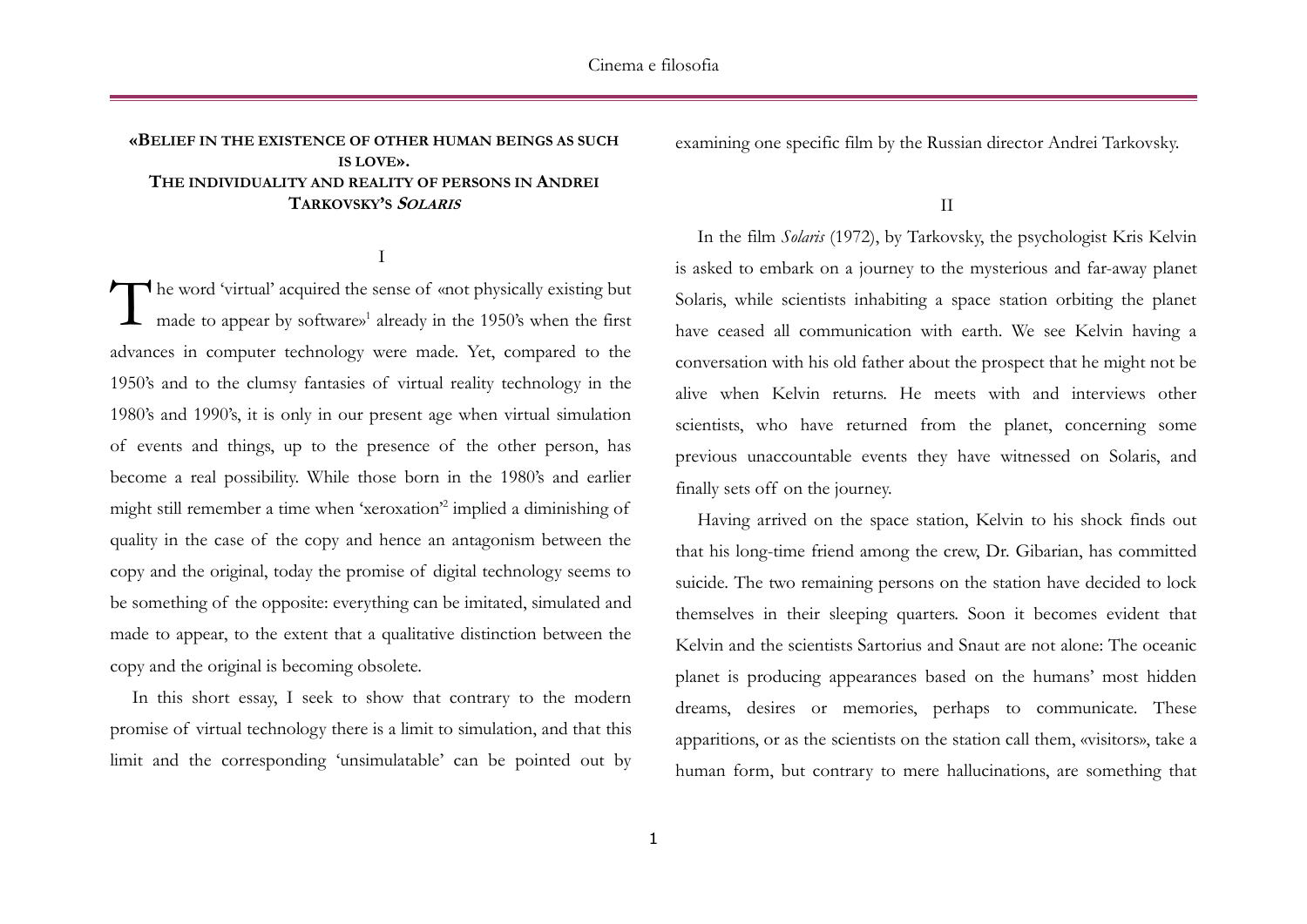also others can perceive and interact with. One morning Kelvin awakes to realize that the planet's effect on his brainwaves has taken a physical form: the visitor is none other than his late wife Hari, who committed suicide years earlier. Frightened, Kelvin seeks to dispel the apparition: he leads her into an escape capsule and launches it to space, only to realize the next morning that Hari is again there…

Soon, the three persons' attitudes to their visitors begin to vary. Whereas Sartorius and Snaut regard theirs as an unpleasant nuisance, Kelvin begins to accept that Hari is another person, even though she seems oddly bound to Kelvin's presence. Kelvin begins showing her films of her and of their time together and, in the end, introduces Hari as his wife to Sartorius and Snaut. These actions earn Kelvin the disdain of others, especially Sartorius, who mocks Kelvin and calls Hari a mere ensemble of elementary particles. In one of the film's most memorable scenes, after being questioned of her existence and reality, Hari turns to address the camera and the viewer directly and confronts the scientists: «perhaps I am a mere mechanical copy as you say, but I am becoming human, I can feel as deeply as you, I love him, I am a human being…»

From this point it is evident that Hari is something more than a mere phantom, an ensemble of elementary particles. She is a subject, she has started to gain independence from Kelvin's presence, can experience pain and even despair of her strange existence.

«It is evident» … It is evident *both* to the viewer *and* to Kelvin that Hari is a conscious subject of her own right. Yet, one could imagine a puppet, or a zombie implanted with a programmed behavior-pattern that *makes* the device act just like Hari, to interact just like she did, and perhaps even to anticipate the doubts of her existence and answer to them appropriately to seem a real person. What guarantees that Kelvin, and the assumed viewer, are not mistaken in their belief in the independent existence of Hari, in that she truly is a conscious subject? What guarantees that Kelvin and we, the viewers, are not thoroughly deceived and the scientists Sartorius and Snaut right?

Such questions and doubts have a certain childlike quality. «What if all my family and relatives were replaced with imposters or robots that would *seemingly* behave just like real people, but *in reality*…» One can never totally assure a childlike narcissist that there 'truly is' a reality beyond her illusory world. Still, such questions have a certain urgency too, and not the least due to the current tendency towards imitation and simulation of events, persons and things.

## III

But how, then, one can dispel such fears, how can one *know* that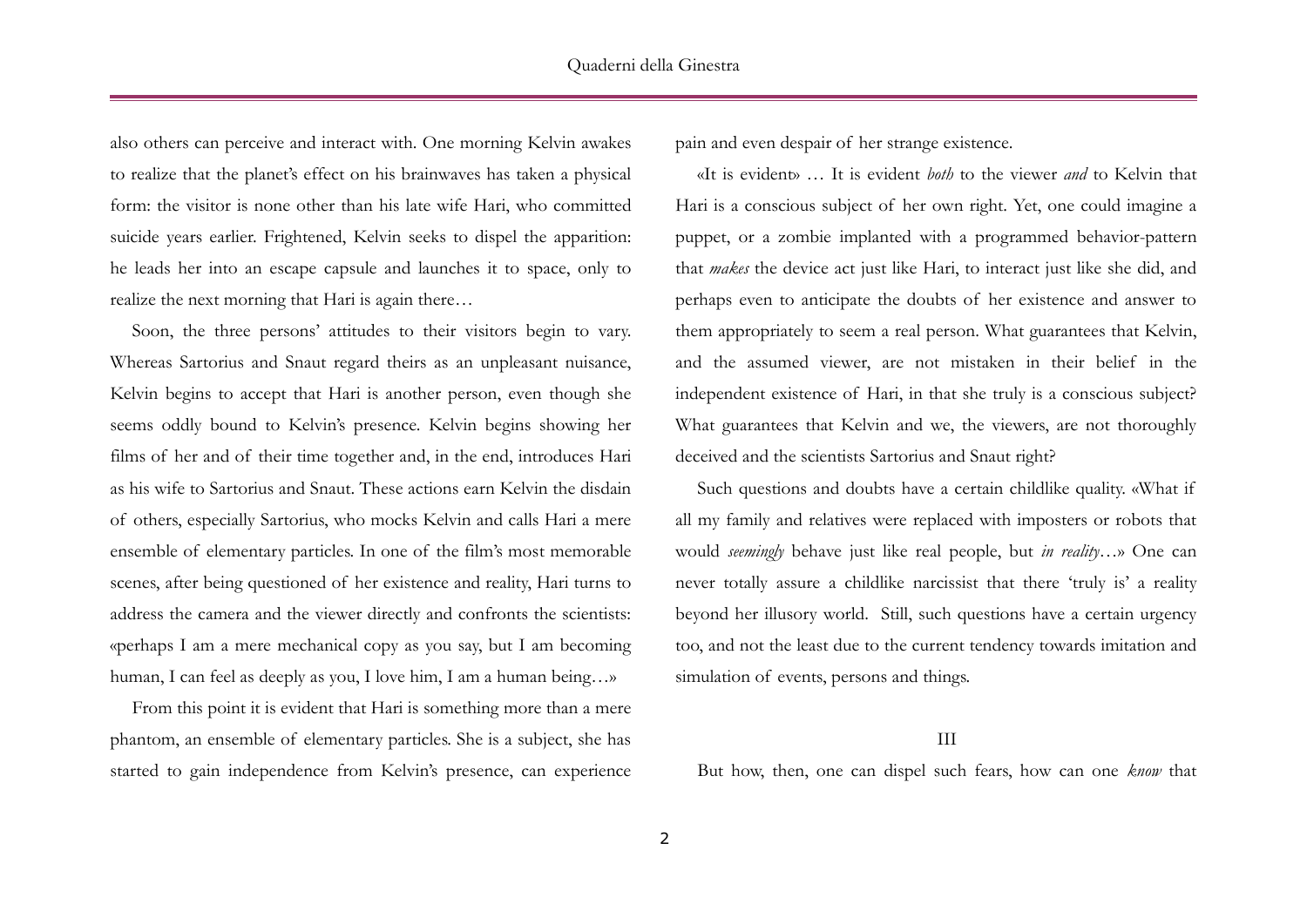others are 'truly there' and not replaced by robots by some malicious demon?

The German philosopher Robert Spaemann has developed a philosophy of personhood in several treatises<sup>3</sup>. At times, Spaemann has called his position a metaphysical realism towards personhood. In the following I suggest, that by explicating what such a metaphysical realism amounts to, some tentative answers to these questions can be provided.

When seeking to paraphrase a complicated philosophical position, a concrete example is often the most suitable place to start. In his work Spaemann has given two examples of his position, both variations of the same core-theme: First, consider the pain of another. Let's say a person lies in pain on her deathbed but is unable to express her inner states and feelings in any way. How are we able to know, whether the other is in pain or not? Here, the one who makes a judgement regarding the pain of another cannot possess any *objective* criteria to assess the other's felt pain. Still, Spaemann maintains, a statement regarding the subjective state of the other can be true or false. In such a case, it is just that the other's consciousness and felt pain provide the only and absolute criteria of truth for such a statement, «and we know *that*»<sup>4</sup>, even if we would possess no criteria to verify the truth of the statement. Or, consider a case in which you have dreamt of having

taken a walk on the mountainside with a friend, of having seen a hut with a grey roof and four birds sitting on top of it. In case of the dream, it would not make sense to correct you regarding the dream; that in reality there were five birds instead of four on the roof, that the roof was green instead of gray et cetera. The only difference regarding the content of the dream that you *can be corrected on,* according to Spaemann, concerns the *real presence of the friend*. In the dream, you dreamt not only that *you* had taken the walk, but also that the friend was "really there". As Spaemann argues:

«A non-pervert person wants to have *real* friends, and not only to dream and imagine having them. None of us would want to lie in bed for the rest of her life in a state of drug-induced euphoria. […] If a person would hear on her deathbed that her children have been saved from a terrible accident, she would want to know, if it is also *truly* so.» 5

These seemingly banal examples contain a profound philosophical insight. They both touch upon the problem of the being and presence of the other for us. More precisely, they point out that the being and reality of the other person cannot be reduced to her being merely something *for us.* In this way, they point to the manner of givenness of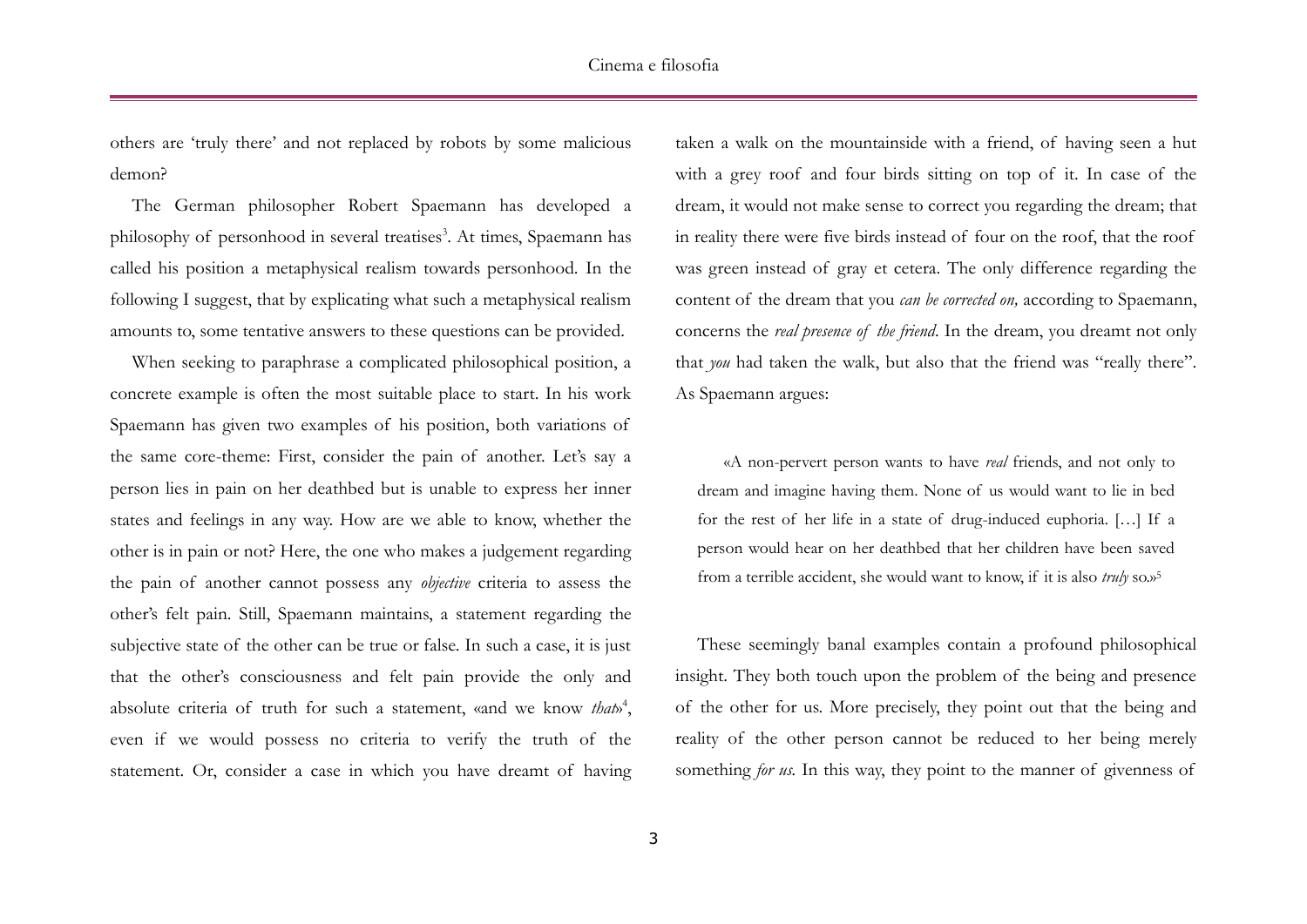persons to each other. Namely, in their givenness persons differ thoroughly from how other beings and things are given to the subject. What Spaemann indicates through his examples is, put in more technical terminology, that the «being» (*esse*) and presence of another person never coincides with her «being perceived» (*percipi*), i.e. her being the object of one's intentional acts <sup>6</sup>. In this way, the other's being a person implies that her «reality» *for herself* surpasses every possible manner of givenness for us. Such considerations have led Spaemann to express his position in the form of a claim: «[The consciousness of the other] is for us an absolute being, and as such, and not based on the possibility of communication, criteria of truth» 7 .

Such a position can indeed be characterized as metaphysical realism regarding personhood. Namely, if the consciousness of the other must be understood as the absolute criteria of her presence and existence, then her very being and existence *transcends* the bounds of knowledge and position-taking of another subject, and her existence is *in this sense*  absolute, independent, and «not relative to something else»<sup>8</sup>. Yet, Spaemann does not argue that knowledge would have no place in human relations or that another person, her states of mind, feelings, etc. would be in principle undecipherable to the other. Rather, what Spaemann implies is that giving way to a fundamental doubt regarding the existence of the other means that one misunderstands the way persons are given to one another. In the last instance, our relation to one another is *primarily* not an epistemic one, a matter of knowledge, but of trust and of recognition.

Importantly, for Spaemann, a paradigmatic case of a relation of the latter kind is love. His characterizations for love are derived from the aspects of personal existence elucidated in the examples given above. First, according to Spaemann, love cannot have an intentional object, whose ontological status would be *seriously* in doubt. One cannot truly doubt the existence of the person one loves, for love is first and foremost not directed towards the other as an object of knowledge, but rather as a «self», a person, whose being is «beyond any possible givenness» for us<sup>9</sup>. As was the case with the examples above, rather than to an ontological proof Spaemann's claim points to a dimension of trust or faith that underlies every possible doubt. Even if one could be and would be deceived regarding the being of another, what sense such a deception would have *as a deception* if it were not grounded in an underlying faith regarding the being and existence of others? Second, as already implied, according to Spaemann love is a special kind of intentional act, and differs from acts that are directed towards beings and things. Namely, what love is directed towards, its intentional object,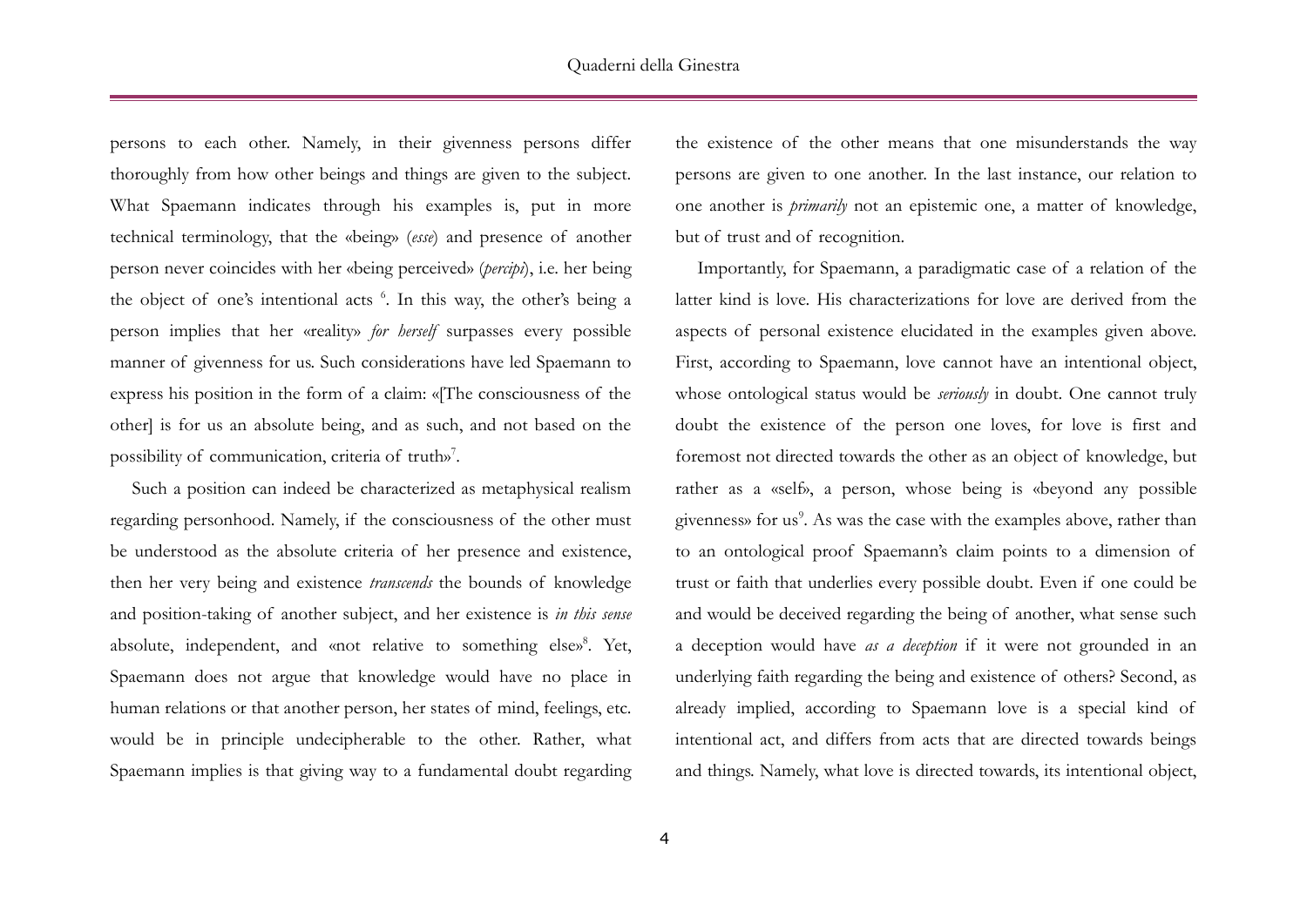is not the other in her qualitative identity, her personality and distinctive features, but rather the other in her numerical identity, i.e. the other in her *absolute individuality and singularity*. Whereas every other intentional object is defined by its being thus and so, in other words by its qualitative features, the 'object' of love is not reducible to those. From this it follows that one cannot in a sense give reasons for one's love. To say, «I love you because of this or that feature», «I love you because of your good looks» or «I love you because you are such and such a person», would betray that I do not in essence love *you*, but rather some feature of yourself that I find relevant for my own purposes<sup>10</sup>.

### IV

Thus, it is becoming clear that Kelvin and the viewer are justified and 'right' in taking Hari as she appears in Solaris as a person and a subject. To doubt her independent existence, like the other scientists on Solaris, would display a truly inhuman attitude. Still, and precisely because Hari as she appears in Solaris truly is a person, whose independent existence cannot be fundamentally doubted, Kelvin's love for Hari seems deeply paradoxical, even tragic. Namely, as intuitive as it is that Hari as she appears in Solaris is a person, a conscious subject capable of thinking and feeling, just as intuitive is that Hari *is not* 'Hari', the late wife of

psychologist Kris Kelvin, whom he once loved.

How so?

As has been already implied in the context of love and its object, being a person and personhood do not amount to «personality». To love someone, does not amount to valuing him or her because of her or his good character, beautiful appearance etc. In other words, the object of love, the individuality of the other, cannot be reduced to her subjective characteristics, of her being a such and such *a* person. Put in colloquial words, when asked, «why do you love me?» the best possible answer would be merely the tautology: «I love you because you are you».

Hence, as stated, the paradoxical intentional object of love, the absolute individuality and singularity of the other, is something that can never be given to us as such. But how, precisely, should such a notion of individuality and individuation be understood?

Once again, a philosophical thought-experiment can be helpful. Consider a case of two twins, Mick and Mack, who are completely identical regarding their physical properties and features of personality<sup>11</sup>. At the moment Mick and Mack are both staring at the same white wall. Hence, also the content of Mick's experience is completely identical to that of his twin and *vice versa* for Mack. In which sense Mick and Mack would be different, then? Would their difference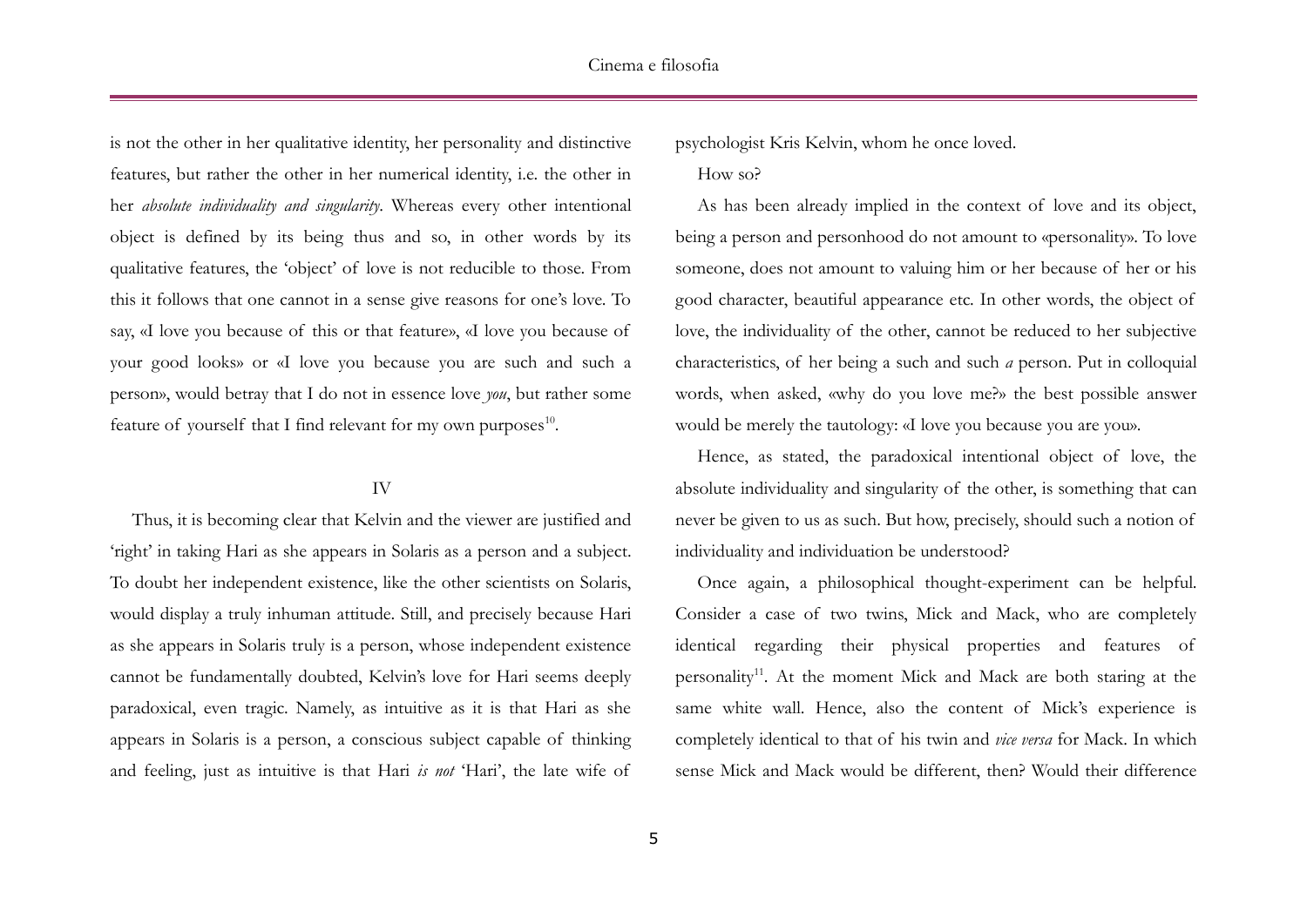amount only to the fact that they inhabit a different position in space? And if so, would Mick and Mack not only be completely identical, but also completely replaceable?

Taken that Mick and Mack would be persons who have experiences, and not merely the *same* person, who mysteriously happens to inhabit two separate locations in space at the same time, a formal kind of individuation must exist between the twins. Traditionally, such a formal principle of individuation has been called «self-consciousness», «subjectivity» or «first-person perspective» <sup>12</sup>. In the present essay, I cannot touch the philosophical problem of subjectivity in any depth. However, the following, put in the form of a question, seems intuitive: Isn't only Mick's current experience, even though qualitatively identical to that of Mack, experientially accessible for him, to his «first person perspective», whereas the experience of Mack is not accessible to Mick at all, and would not the same apply to Mack's experience *vis-à-vis* the self-givenness of his experience in contrast to Mick? If so, even though absolutely identical in the qualitative sense, Mick and Mack would still be in a fundamental and irreducible sense individual and hence two *separate* persons and subjects instead of one.

In a similar fashion, consider the possibility that the person we love would be replaced with a perfect double. The double would be a living

and breathing person, who would possess all the information we have of our life together, and behave and act just as the person we loved. By the means of our knowledge of him or her the deception would be impenetrable. Still, if the betrayal would be disclosed to us, we would *feel deceived*, the past of the other was not the one we genuinely shared together. Naturally it might happen, like in Kelvin's case, that we would begin to love *this* other too, but it would not be the same love.

For these reasons, even if Hari as she appears in Solaris truly is a person and a conscious subject, she still *is not* Hari, the late wife of Kris Kelvin, whom he once loved and who is now lost forever. Or, in more philosophical terms, even though Hari as she appears in Solaris is qualitatively identical in terms of personality, behavior, outlook et cetera to Hari on earth, and even if Hari as she appears in Solaris is an individual human being, she *for the very same reason* is still not the *same person* as Hari on earth.

#### V

«What can be simulated is always qualitative and quantitative» 13 , Robert Spaemann argues. In the above an account has been sketched, according to which the reality and individuality of persons is in the last instance not a matter of qualitative or quantitative individuation and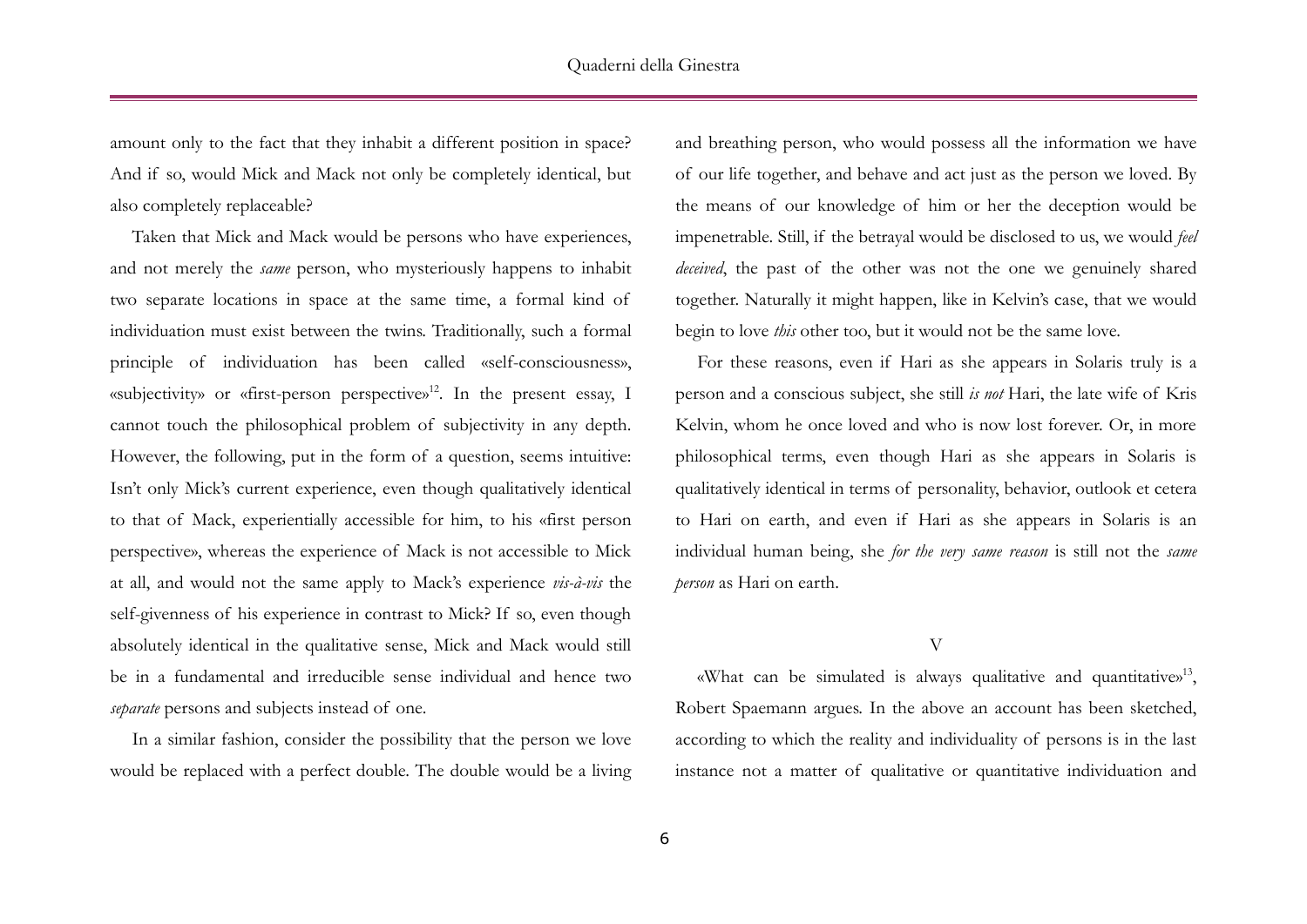hence is not simulatable. And, this paradoxical matter is manifest in the presence of Hari for us, the viewers of *Solaris*, and for Kris Kelvin. Thus, by presenting a phenomenon that might be termed «the paradox of personhood», Tarkovsky has managed to point a limit to simulation years before any advances towards current digital technology were made.

## JAAKKO VUORI

-

### 2017 forthcoming.

-

<sup>8</sup> Which is a modification of the traditional definition of metaphysical realism, i.e. of a view that the world is as it is independent of how humans or other perceivers take it to be. For an additional definition and evaluation of metaphysical realism, see D. Khlentzos, Challenges to Metaphysical Realism. *The Stanford Encyclopedia of Philosophy*.<br>
Edward N. Zalta (ed.). URL = Edward N. Zalta (ed.), URL = <https://plato.stanford.edu/archives/win2016/entries/realism-sem-challenge/>. <sup>9</sup> R. Spaemann, *Personen*, op. cit., p. 85.

<sup>10</sup> On some occasions Spaemann has used the German phrase *Seinlassen* (literally: "letting-be") of love and the reciprocal relation of recognition that is its basis. He writes in an essay: «Recognizing someone means letting the recognized be of such kind that she is conceived as independent of this act of recognition, in the sense that she is not constituted by it.» R. Spaemann, "Über die Bedeutung der Worte, 'ist', 'existiert' und 'es gibt'", op cit., p. 16. Translation mine. Here I am not able to analyze such an act of recognition in detail. However, it is important to note, that recognition thus conceived amounts to responding to a pre-given demand that stems from the other. Hence, recognition in Spaemann's sense is not primarily an active, constituting act, but rather a responsive one. I, for one, tend to see some fragments found in Simone Weil's *Gravity and Grace* as expressions of this kind of recognitive act as "Seinlassen". Cf. e.g. «A beloved being who disappoints me. I have written to him. It is impossible that he should not reply by saying what I have said to myself in his name. Men owe us what we imagine they will give us. We must forgive them this debt. To accept the fact that they are other than the creatures of our imagination is to imitate the renunciation of God. I also am other than what I imagine myself to be. To know this is forgiveness.» S. Weil, *Gravity and Grace*, transl. by E. Crawford and M. von der Ruhr, Routledge, London and New York 2009, p. 9. In this way, following Spaemann and Weil, love as recognition is not a matter of sharing a value-horizon with the other or caring for the other, but implies rather that one renounces every self-centered anticipation or belief regarding the being of the other, and in this way, acknowledges her being independent of one's evaluative acts and beliefs. For a similar argument regarding love, see also S. Heinämaa, "Love and Admiration (Wonder): Fundaments of the Self-Other Relations", op. cit.

<sup>11</sup> The example and the argument stem from Dan Zahavi's book *Self and Other: exploring subjectivity, empathy and shame,* Oxford University Press, Oxford 2014.

<sup>12</sup> In addition to Zahavi's work, see D. Henrich *Between Kant and Hegel: Lectures in* 

<sup>1</sup> Definition from Online Etymology Dictionary.

<sup>2</sup> From the "Xerox corporation", manufacturer of printers and document technology.

<sup>3</sup> Presented among others in his book *Personen – ein Unterschied zwischen 'etwas' und 'jemand'*, Klett-Cotta, Stuttgart 1996, and in the essay "Über die Bedeutung der Worte, 'ist', 'existiert' und 'es gibt'" in *Philosophisches Jahrbuch,* 2010: 1, pp. 5–19. In the following, some notes to Spaemann's texts have been omitted for the sake of readability.

<sup>4</sup> R. Spaemann, *Personen*, op. cit., p.15.

<sup>&</sup>lt;sup>5</sup> R. Spaemann "Über die Bedeutung der Worte, 'ist', 'existiert' und 'es gibt'", op. cit., p.85. Emphases mine.

<sup>6</sup> *Ivi*, p. 191.

<sup>7</sup> R. Spaemann *Personen*, op. cit, p. 15. In addition to Spaemann, many other philosophers have presented claims such as these. One of them is Emmanuel Levinas, who for example presents a similar case by employing the notions of "idea of infinity" and "transcendence" in the essay "Philosophy and the Idea of the Infinite", in *Collected Philosophical Papers*, transl. by Alphonso Lingis, Martinus Nijhoff, Dordrecht 1987. Unbeknownst to the author when writing the essay, Sara Heinämaa has presented similar arguments as Spaemann regarding love and transcendence by employing Descartes' concepts of admiration or wonder in her recent treatise "Love and Admiration (Wonder): Fundaments of the Self-Other Relations" in Drummond, John and Rinofner-Kreidl, Sonja (eds.) *Emotional Experiences: Ethical and Social Significance*,